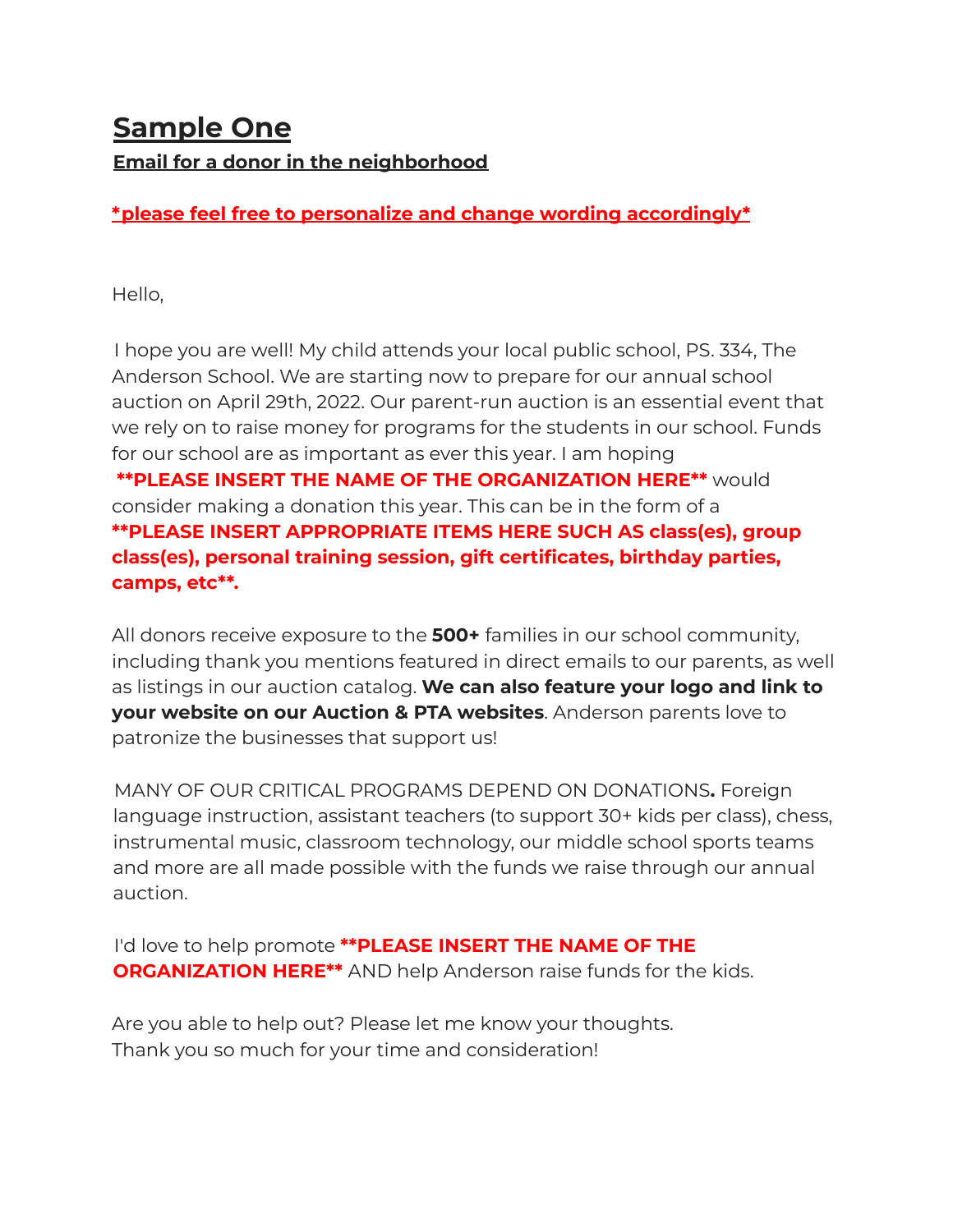Kind regards,

## **Sample Two**

**Email for a donor NOT in the neighborhood**

## **\*please personalize and edit wording accordingly\***

Hi,

I am writing today because my child attends PS 334, The Anderson School, a city wide public school on the Upper West Side that attracts kids from all five boroughs. We are starting to prepare for our annual auction event on April 29th, 2022. The Auction is a parent-run event that we rely on to raise money for programs for the students in our school - and I was wondering if **\*\*PLEASE INSERT THE NAME OF THE ORGANIZATION HERE\*\*** would consider making a donation. This can be in the form of a **\*\*PLEASE INSERT APPROPRIATE ITEMS HERE SUCH AS class(es), group class(es), personal training session, gift certificates, birthday parties, camps, etc\*\*.**

All donors receive exposure to **500+** families in our school community, including thank you mentions featured in direct emails to our parents, as well as listings in our auction catalog. **We can also feature your logo and link to your website on our Auction & PTA websites**. Anderson parents love to patronize the businesses that support us!

MANY OF OUR CRITICAL PROGRAMS DEPEND ON DONATIONS**.** Foreign language instruction, assistant teachers (to support 30+ kids per class), chess, instrumental music, classroom technology, our middle school sports teams and more are all made possible with the funds we raise through our annual auction.

I'd love to help promote **\*\*PLEASE INSERT THE NAME OF THE ORGANIZATION HERE\*\*** AND help Anderson raise funds for the kids.